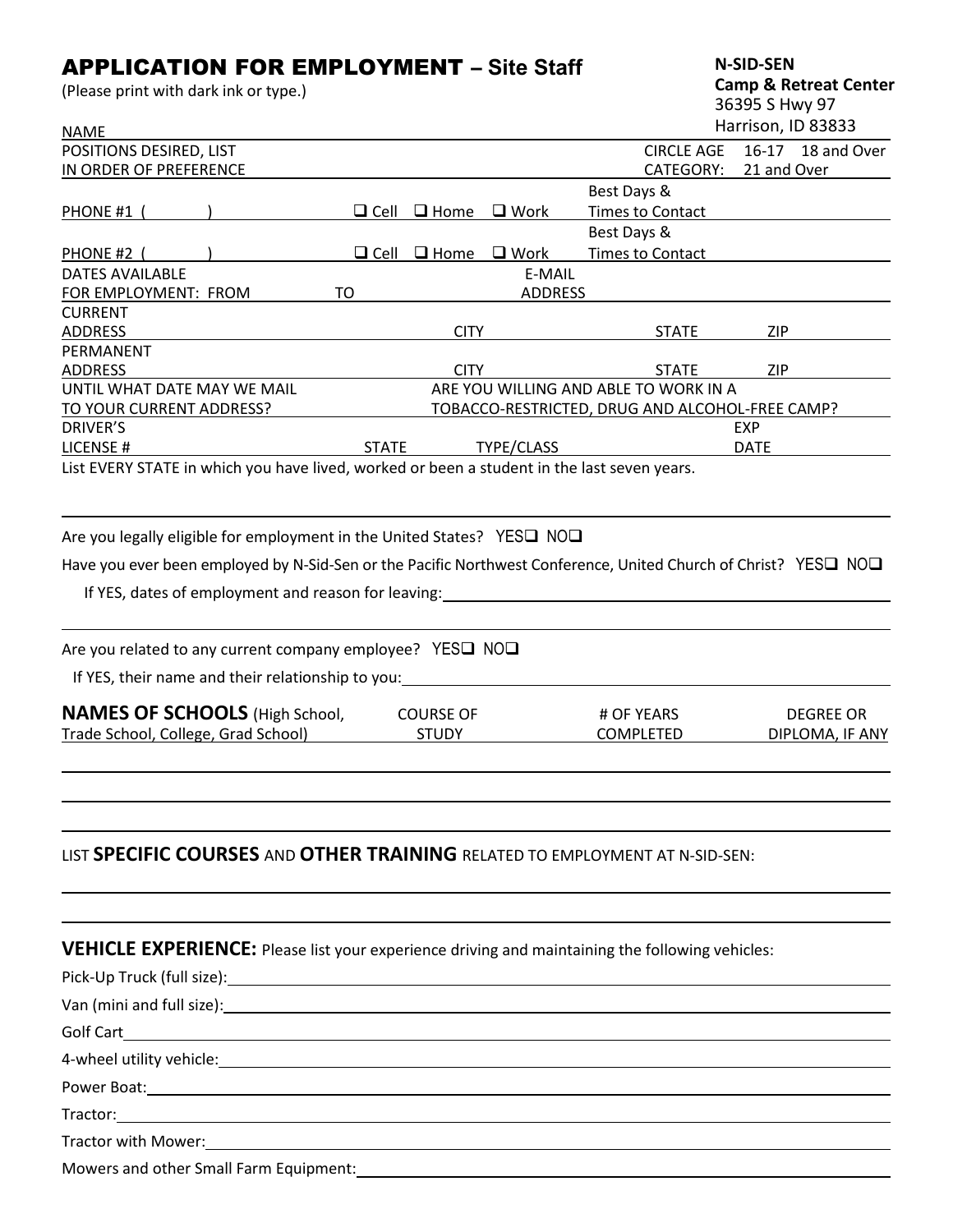**CERTIFICATIONS:** Please list the *expiration date* for certifications you currently hold (and type, if applicable – such as Red Cross, Boy Scout, YMCA and/or Basic, Wilderness First Resp.) Indicate with a © those you plan to obtain in the near future.

**IMPORTANT:** Include copies of all current certifications with this application.

| ServSafe (food service)                                                                                                                                                                                                        | Lifeguarding: 1990               |
|--------------------------------------------------------------------------------------------------------------------------------------------------------------------------------------------------------------------------------|----------------------------------|
| Food Service:                                                                                                                                                                                                                  | <b>ARC Waterfront Module</b>     |
| Maintenance:                                                                                                                                                                                                                   | Canoeing/Rafting:                |
| Office: the contract of the contract of the contract of the contract of the contract of the contract of the contract of the contract of the contract of the contract of the contract of the contract of the contract of the co | Boating: Boating:                |
| Medical Certification: RN, LNP, Medic, etc.                                                                                                                                                                                    | Sailing: Sailing:                |
| Type: the contract of the contract of the contract of the contract of the contract of the contract of the contract of the contract of the contract of the contract of the contract of the contract of the contract of the cont | Team Building / Low Ropes Course |
| First Aid: Level                                                                                                                                                                                                               |                                  |
| CPR / AED: Level                                                                                                                                                                                                               | Other                            |
|                                                                                                                                                                                                                                |                                  |

IF YOU HAVE **EXPERIENCE** IN ANY OF THESE AREAS, BUT NO CERTIFICATION, PLEASE EXPLAIN.

### LIST ADDITIONAL **EXPERIENCE** YOU HAVE RELATED TO THE POSITION FOR WHICH YOU ARE APPLYING.

### **EMPLOYMENT HISTORY** (Paid or Volunteer)

| <b>Present</b>               | From - To                   | Company              | Supervisor           |
|------------------------------|-----------------------------|----------------------|----------------------|
| or Most<br><b>Recent</b>     | Position                    | Reason for Leaving   | Supervisor's Phone # |
| <b>Position</b>              | Your Major Responsibilities | Salary: Start - Last |                      |
| <b>Next</b>                  | From - To                   | Company              | Supervisor           |
| <b>Most</b><br><b>Recent</b> | Position                    | Reason for Leaving   | Supervisor's Phone # |
| <b>Position</b>              | Your Major Responsibilities |                      | Salary: Start - Last |
| <b>Next</b>                  | From - To                   | Company              | Supervisor           |
| <b>Most</b><br><b>Recent</b> | Position                    | Reason for Leaving   | Supervisor's Phone # |
| <b>Position</b>              | Your Major Responsibilities |                      | Salary: Start - Last |
| <b>Next</b>                  | From - To                   | Company              | Supervisor           |
| <b>Most</b><br><b>Recent</b> | Position                    | Reason for Leaving   | Supervisor's Phone # |
| <b>Position</b>              | Your Major Responsibilities |                      | Salary: Start - Last |

**All PREVIOUS EMPLOYERS are considered as REFERENCES – unless a note advising to the contrary accompanies this application.**